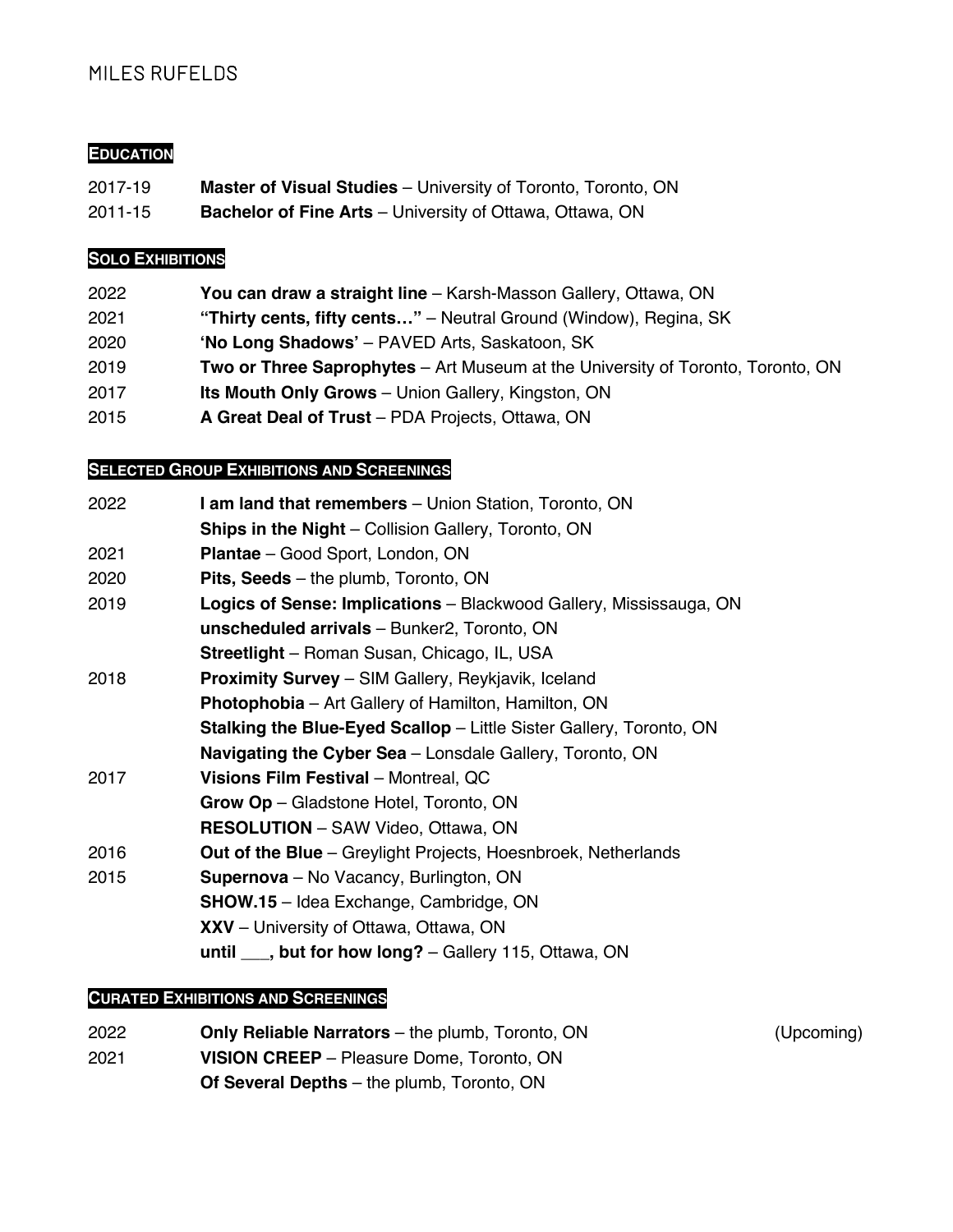# MILES RUFELDS

# **AWARDS AND PRIZES**

| 2022    | <b>Ontario Arts Council - Visual Arts Creation Project Grant</b>               |
|---------|--------------------------------------------------------------------------------|
|         | <b>Ontario Arts Council - Career Catalyst Grant</b>                            |
|         | <b>Ontario Arts Council - Exhibition Assistance Grant</b>                      |
| 2021    | <b>Canada Council for the Arts</b> – Concept to Realization Project Grant      |
| 2020    | <b>Canada Council for the Arts - Arts Across Canada Travel Grant</b>           |
| 2019    | <b>University of Toronto</b> – Master of Visual Studies Graduating Scholarship |
| 2018-19 | Social Sciences and Humanities Research Council (SSHRC) – Joseph Armand        |
|         | Bombardier Canada Graduate Scholarship                                         |
| 2018    | <b>University of Toronto</b> – Daniels Travel Grant                            |
|         | <b>University of Toronto</b> – Benjamin Hart Lobko Memorial Travel Award       |
|         | <b>University of Toronto</b> – David Buller Memorial Scholarship               |
| 2017-18 | <b>University of Toronto</b> – Daniels Faculty Graduate Fellowship             |

# **LECTURES/PERFORMANCES**

| 2022           | Artist Talk - Karsh-Masson Gallery, Ottawa, ON                                      | (Upcoming) |
|----------------|-------------------------------------------------------------------------------------|------------|
| 2021           | <b>C Magazine Studio Visits - Digital talk</b>                                      |            |
| 2020           | Addressing the Monstera Foundation - PAVED Arts, Saskatoon, SK                      |            |
| 2018           | <b>Experience Past the Red Line - UAAC Conference, Waterloo, ON</b>                 |            |
|                | In(?) All of Us - Culture Days, Toronto Public Library, Toronto, ON                 |            |
|                | <b>Written in Sponge</b> – Navigating the Cyber Sea symposium, Londsdale Gallery,   |            |
|                | Toronto, ON                                                                         |            |
|                | Passageways and Channels, Innumerably Branching - AHC Lecture Series,               |            |
|                | Grimsby Public Art Gallery, Grimsby, ON                                             |            |
| 2017           | Untitled - Its Mouth Only Grows exhibition - Union Gallery, Kingston, ON            |            |
|                |                                                                                     |            |
| <b>WRITING</b> |                                                                                     |            |
| 2021           | <b>VISION CREEP</b> – Publication for "VISION CREEP" screening, Pleasure Dome       |            |
|                | Recoiling From the Sun - Exhibition essay for "Of Several Depths"                   |            |
|                | Aspic Sculpture (Parts I - IV) - Public Parking                                     |            |
| 2019           | <b>Saprophytes</b> – In Logics of Sense: Implications catalog, Blackwood Gallery    |            |
| 2018           | But Seeing Through Whose Eyes: Call Me By Your Name and the Mechanisms of           |            |
|                | Fantasy - Offscreen Cinema Journal                                                  |            |
|                | <b>Embalming and Erosion in Andrew Testa's All the Other Things</b> - Cross Process |            |
|                | Pulse Power and Politics: Rafael Lozano-Hemmer's Unstable Presence - Graphite       |            |
|                | <b>Publications</b>                                                                 |            |
| 2017           | Review of Ed Atkins' work in Modern Piano Music - Graphite Publications             |            |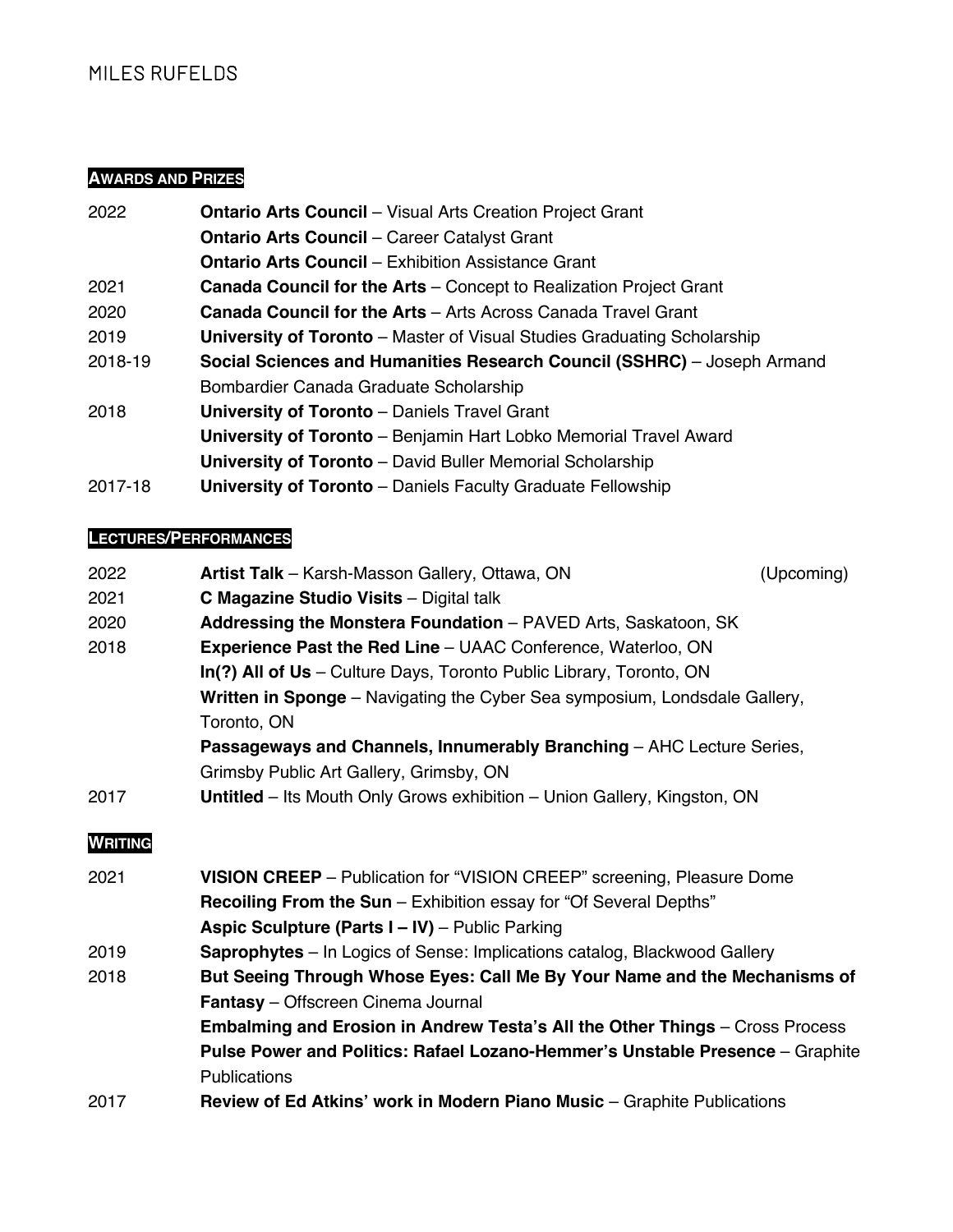# MILES RUFELDS

### **RESIDENCIES**

| $2021 -$ | <b>Incubator</b> – Collision Studio, Toronto, ON                |
|----------|-----------------------------------------------------------------|
| 2020     | <b>PAVED Arts Pre-exhibition Residency - Saskatoon, SK</b>      |
| 2018     | <b>SIM Residency</b> – Reykjavik, Iceland                       |
| 2017     | Holes in the Wall Collective - New Jerusalem, Pennsylvania, USA |
| 2016     | <b>Cottage Creative Hub - Luskville, QC</b>                     |

## **TEACHING**

| 2020 | <b>Workshop Instructor</b> – "Art, Corporations, and Conspiracies," PAVED Arts           |
|------|------------------------------------------------------------------------------------------|
| 2019 | <b>Sessional Instructor</b> – "Visual Strategies," University of Toronto                 |
| 2018 | <b>Teaching Assistant</b> – "Visual Concepts", Prof. Lisa Steele, University of Toronto  |
|      | <b>Teaching Assistant</b> – "Advanced Time-Based Installation," Prof. Mitchell Akiyama,  |
|      | University of Toronto                                                                    |
| 2017 | <b>Teaching Assistant</b> – "The Moving Image", Prof. Lisa Steele, University of Toronto |
|      | <b>Teaching Assistant</b> – "Visual Concepts", Prof. Lisa Steele, University of Toronto  |

#### **OTHER WORK**

| 2020-   | <b>Co-founder and co-director</b> – the plumb, Toronto, ON                           |
|---------|--------------------------------------------------------------------------------------|
| 2019-21 | <b>Board of directors</b> – Pleasure Dome, Toronto, ON                               |
| 2021    | <b>C Magazine Auction</b> – C Magazine, Toronto, ON                                  |
| 2020    | Gifts by Artists - Art Metropole, Toronto, ON                                        |
|         | <b>One Hour Mixer</b> – Mercer Union, Toronto, ON                                    |
| 2019-20 | <b>Studio Manager</b> – Public Studio (Elle Flanders + Tamira Sawatzky), Toronto, ON |
| 2018    | <b>Research Assistant</b> – Mitchell Akiyama, University of Toronto                  |
|         | <b>'Sound and Signal' Researcher</b> – SmartGeometry 'Machine Minds', Toronto, ON    |
| 2016    | <b>Official Videographer</b> – Sight & Sound Festival: Per Capita, Montreal, QC      |
| 2015    | <b>Studio Assistant</b> – Catherine Richards, Ottawa, ON                             |
| 2014-15 | <b>Assistant Technician</b> – University of Ottawa Photo Media Office, Ottawa, ON    |

### **SELECTED PRESS/PUBLICATIONS**

2022 **Karsh-Masson Gallery** – "The Specific, Irreducible Element" written by Kate Whiteway 2021 **Visual Arts Centre of Carrington** – "Of Uncertain Origin and Latent Possibility" written by Belinda Kwan 2019 **Canadian Art** – "The Politics of Sensing" by Maya Wilson-Sanchez **Blackwood Gallery** – "Logics of Sense: Implications" written by Christine Shaw